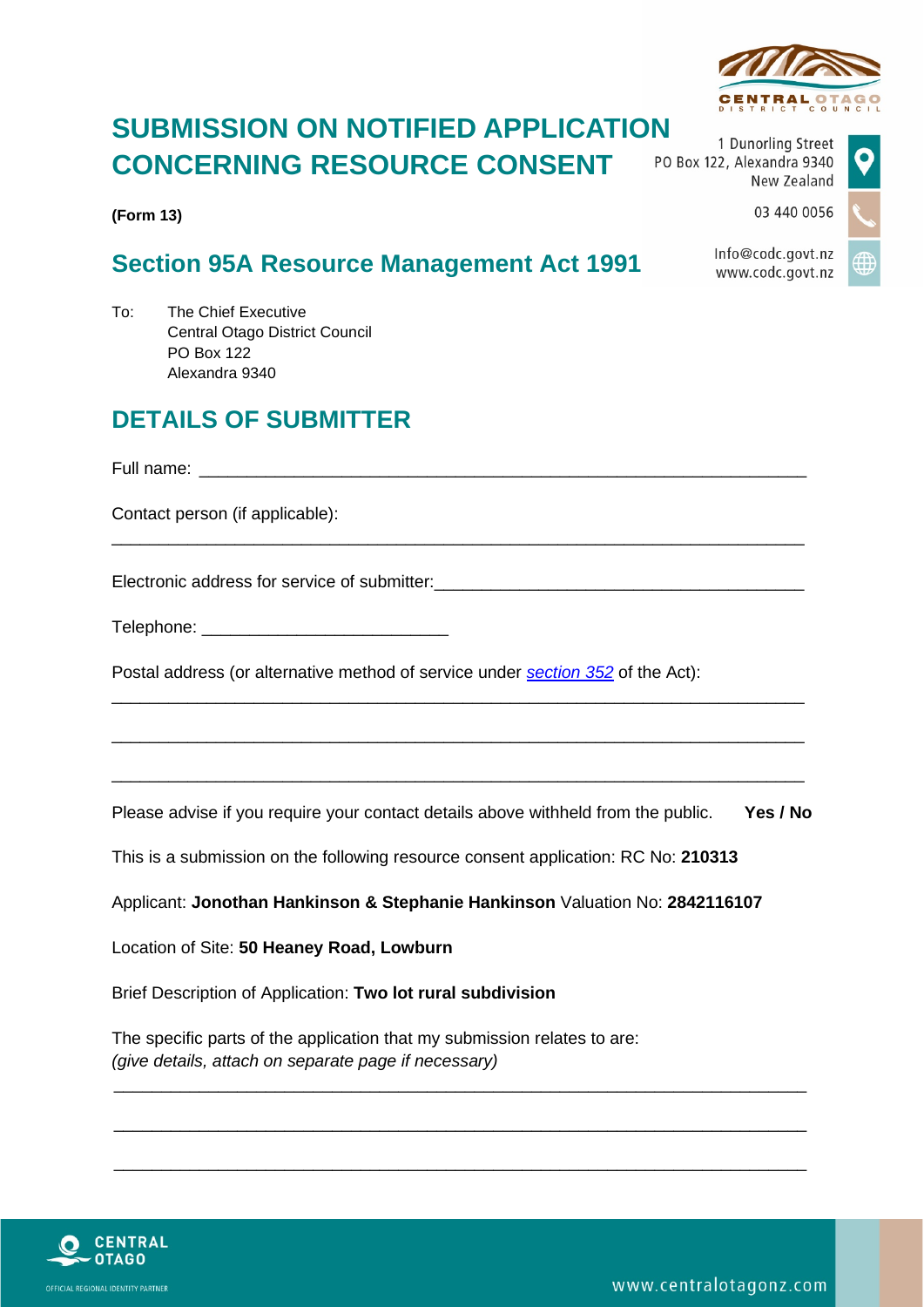

This submission is: *(attach on separate page if necessary)*

*Include:*

• *whether you support or oppose the specific parts of the application or wish to have them amended; and*

\_\_\_\_\_\_\_\_\_\_\_\_\_\_\_\_\_\_\_\_\_\_\_\_\_\_\_\_\_\_\_\_\_\_\_\_\_\_\_\_\_\_\_\_\_\_\_\_\_\_\_\_\_\_\_\_\_\_\_\_\_\_\_\_\_\_\_\_\_\_\_\_\_

\_\_\_\_\_\_\_\_\_\_\_\_\_\_\_\_\_\_\_\_\_\_\_\_\_\_\_\_\_\_\_\_\_\_\_\_\_\_\_\_\_\_\_\_\_\_\_\_\_\_\_\_\_\_\_\_\_\_\_\_\_\_\_\_\_\_\_\_\_\_\_\_\_

\_\_\_\_\_\_\_\_\_\_\_\_\_\_\_\_\_\_\_\_\_\_\_\_\_\_\_\_\_\_\_\_\_\_\_\_\_\_\_\_\_\_\_\_\_\_\_\_\_\_\_\_\_\_\_\_\_\_\_\_\_\_\_\_\_\_\_\_\_\_\_\_\_

\_\_\_\_\_\_\_\_\_\_\_\_\_\_\_\_\_\_\_\_\_\_\_\_\_\_\_\_\_\_\_\_\_\_\_\_\_\_\_\_\_\_\_\_\_\_\_\_\_\_\_\_\_\_\_\_\_\_\_\_\_\_\_\_\_\_\_\_\_\_\_\_\_

\_\_\_\_\_\_\_\_\_\_\_\_\_\_\_\_\_\_\_\_\_\_\_\_\_\_\_\_\_\_\_\_\_\_\_\_\_\_\_\_\_\_\_\_\_\_\_\_\_\_\_\_\_\_\_\_\_\_\_\_\_\_\_\_\_\_\_\_\_\_\_\_\_

\_\_\_\_\_\_\_\_\_\_\_\_\_\_\_\_\_\_\_\_\_\_\_\_\_\_\_\_\_\_\_\_\_\_\_\_\_\_\_\_\_\_\_\_\_\_\_\_\_\_\_\_\_\_\_\_\_\_\_\_\_\_\_\_\_\_\_\_\_\_\_\_\_

\_\_\_\_\_\_\_\_\_\_\_\_\_\_\_\_\_\_\_\_\_\_\_\_\_\_\_\_\_\_\_\_\_\_\_\_\_\_\_\_\_\_\_\_\_\_\_\_\_\_\_\_\_\_\_\_\_\_\_\_\_\_\_\_\_\_\_\_\_\_\_\_\_

\_\_\_\_\_\_\_\_\_\_\_\_\_\_\_\_\_\_\_\_\_\_\_\_\_\_\_\_\_\_\_\_\_\_\_\_\_\_\_\_\_\_\_\_\_\_\_\_\_\_\_\_\_\_\_\_\_\_\_\_\_\_\_\_\_\_\_\_\_\_\_\_\_

• *the reasons for your views.*

I/We seek the following decision from the consent authority: *(give precise details, including the general nature of any conditions sought)*

**I support/oppose the application OR neither support or oppose (select one)**

**I wish / do not wish to be heard in support of this submission (select one)**

**I am/am not\* a trade competitor for the purposes of [section](http://www.legislation.govt.nz/regulation/public/2003/0153/latest/link.aspx?id=DLM2421549#DLM2421549) 308B of the Resource Management Act 1991 (select one)**

**\*I/We am/am not (select one) directly affected by an effect of the subject matter of the submission that:**

**(a) adversely affects the environment; and**

**(b) does not relate to trade competition or the effects of trade competition.** *\*Delete this paragraph if you are not a trade competitor.*

\***I/We will consider presenting a joint case if others make a similar submission** *\*Delete this paragraph if not applicable.*

**I request/do not request (select one), pursuant to [section](http://www.legislation.govt.nz/regulation/public/2003/0153/latest/link.aspx?id=DLM2416444#DLM2416444) 100A of the Act, that you delegate your functions, powers, and duties to hear and decide the application to 1 or more hearings commissioners who are not members of the local authority.** *"See note 4 below as you may incur costs relating to this request."*